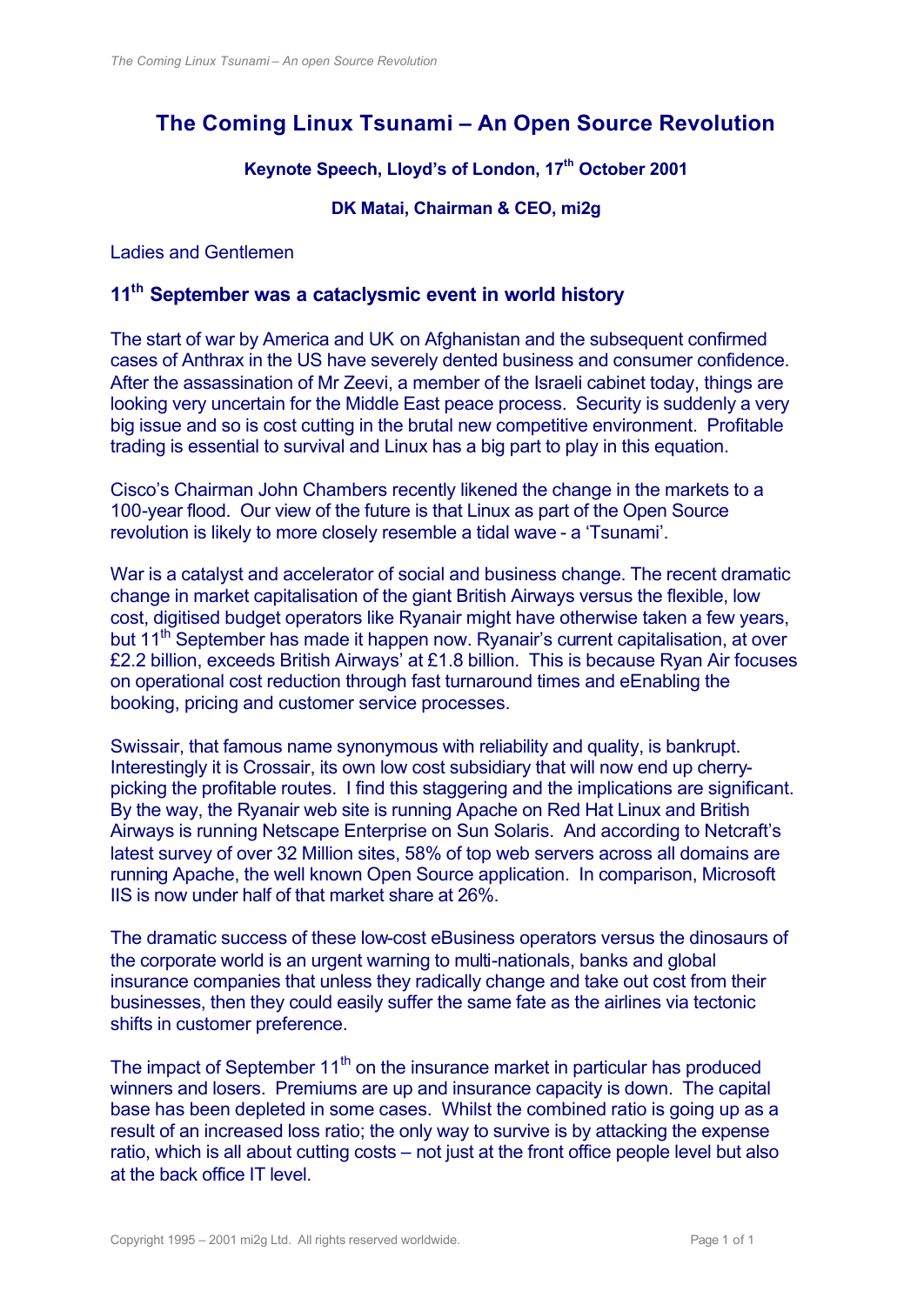## **Open Source brought success to mi2g**

mi2g progressed into security issues in a serious way in mid 1997 when our vertical communities on the web, called lounges, got hacked by a disgruntled anti-Microsoft group. Our lawlounge was running a debate on Bill Gates. In those days, lawlounge ran off Microsoft IIS.

At any rate some clever clogs got upset by positive comments on Mr Gates made on the bulletin board of the site and they ended up hacking into the system. The more we tried to protect the IIS application, the more they came back and brought it down over and over again. This led to the migration to Linux on Apache at mi2g in late 1997.

Since then we have become more adept at understanding Linux as time has gone by and our lounges have migrated to Open Source solutions. Over the last four years, the lounges have attracted over 9 million visitors and have demonstrated high reliability during that period. We became evangelists of Linux overnight in mid-1998 and have been promoting Open Source, where it succeeds as best of breed, since then.

By the way, we have saved a lot of money in shifting to LAMP - Linux, Apache, MySQL and PHP - which is a viable and free replacement to Microsoft's Windows, IIS, SQL and ASP and this free solution could also replace Solaris, iPlanet and Oracle.

#### **Security through Linux**

From this initial interest in security, mi2g worked closely with Lloyd's of London brokers and syndicates in developing eRisk Management insurance products. In January 1999, we published a briefing for the insurance market entitled, "Cyber warfare: The threat to business, government and financial markets". Of course there was some scepticism towards what we predicted and within two months, the Serbia-NATO conflict validated the arguments. Over 100 businesses in NATO member countries were hacked online by the Serbia sympathetic brigade. Along came a misdirected NATO bomb on the Chinese embassy in Belgrade and all hell broke loose. The White House web site was attacked and defaced by the "Hong Kong Danger Duo" and "Global Hell" despite an auto-refresh system.

This, in retrospect, was a turning point for mi2g and it catapulted us into the international arena of working with large financial institutions in electronic attack mitigation systems, mission critical applications and risk management solutions. Of course, many of the honey pots and hardened firewall kernels that we install are Linux based.

We have developed mi2g's success around the provision of bespoke security architecture for a range of clients in financial services, here in London, Europe and North America, where we now generate over 70% of our turnover.

Today, mi2g has grown into an eBusiness provider and one of our partners is Fairfax Financial Holdings, a Toronto based global insurer with assets of over C\$31 Billion. We are establishing a joint venture called MFX, which will deliver eBusiness solutions both for their companies and for other companies in financial services. The work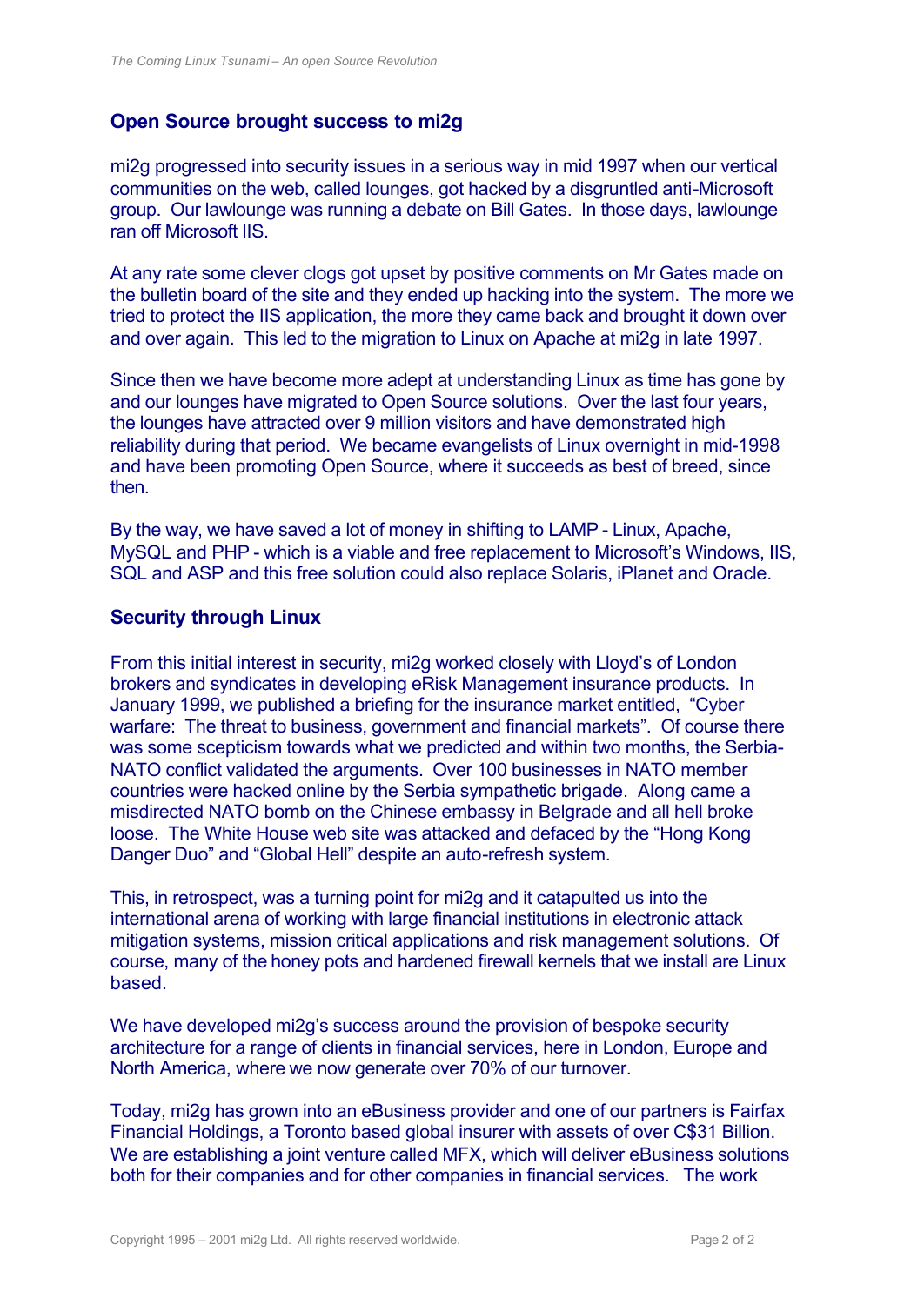we're doing for them ranges from CRM through to highly secure portals, intranets, extranets and managed security services.

At the London Stock Exchange seminar on Monday this week, the Chubb Chairman and CEO, Dean O'Hare questioned, "Could the Internet be the next terrorism target? The internet has become a vast world trade centre of its own – a virtual building in which 400 million tenants trade Billions of Dollars of goods each and every day". This was qualified by Ed Gibson of the FBI.

Post 11<sup>th</sup> September, a managed security strategy is now a mandatory issue for large companies and is an integral part of their Risk management strategy. You'll not be surprised that Open Source is intended to be a cornerstone of the network and architecture for MFX.

#### **Databases shift to Open Source**

Structured Query Language (SQL) is the foundation for a growing range of open source relational databases. It was developed by IBM for use on mainframes and is used by Oracle and IBM's DB2 relational database.

SQL is used to interrogate and process data in a relational database. Fully SQLcompliant open source databases are now entering the mainstream. The three leading choices, still evolving, are MySQL, PostgreSQL and Interbase. They are available for free under the GNU General Public Licence (GPL)*.*

Yahoo Finance runs MySQL. The US space agency NASA has replaced Oracle with MySQL for the NASA Acquisition Internet Service (NAIS). This should alarm proprietary database suppliers such as Oracle. The NAIS project leader reports an increase in performance and reliability.

A well-known example is a large life insurance company - no names mentioned – that has developed a brilliant front-end using proprietary software. However this company has ten different products online and they all have their own back-end proprietary databases as well as their own middleware engines. This suggests a very fragmented, quick and dirty approach towards getting a proof of concept.

In their case, the cost of each middleware engine with its database is about \$3 Million when it comes to paying for the software license, bespoking it and deploying it on servers. Ten times \$3 million is \$30 Million. However, if a more intelligent approach were to be taken at this insurance company it would mean that there could be a unified middleware engine built for about \$5 to \$6 Million and the cost of implementing a unified Open Source datamart would be another \$7 to \$9 Million. This suggests that unifying the ten disparate eCommerce projects could save as much as \$15 Million.

#### **Linus Torvalds and Jerry Skaggs**

The revolutionary open source Linux operating system developed by Linus Torvalds at the Helsinki University 10 years ago now represents one of the fastest growing threats to Microsoft Windows and Sun Solaris. Jerry Skaggs, Head of Information Services at UPS, says "We see a big future for Linux. The next step is to use Linux to simplify